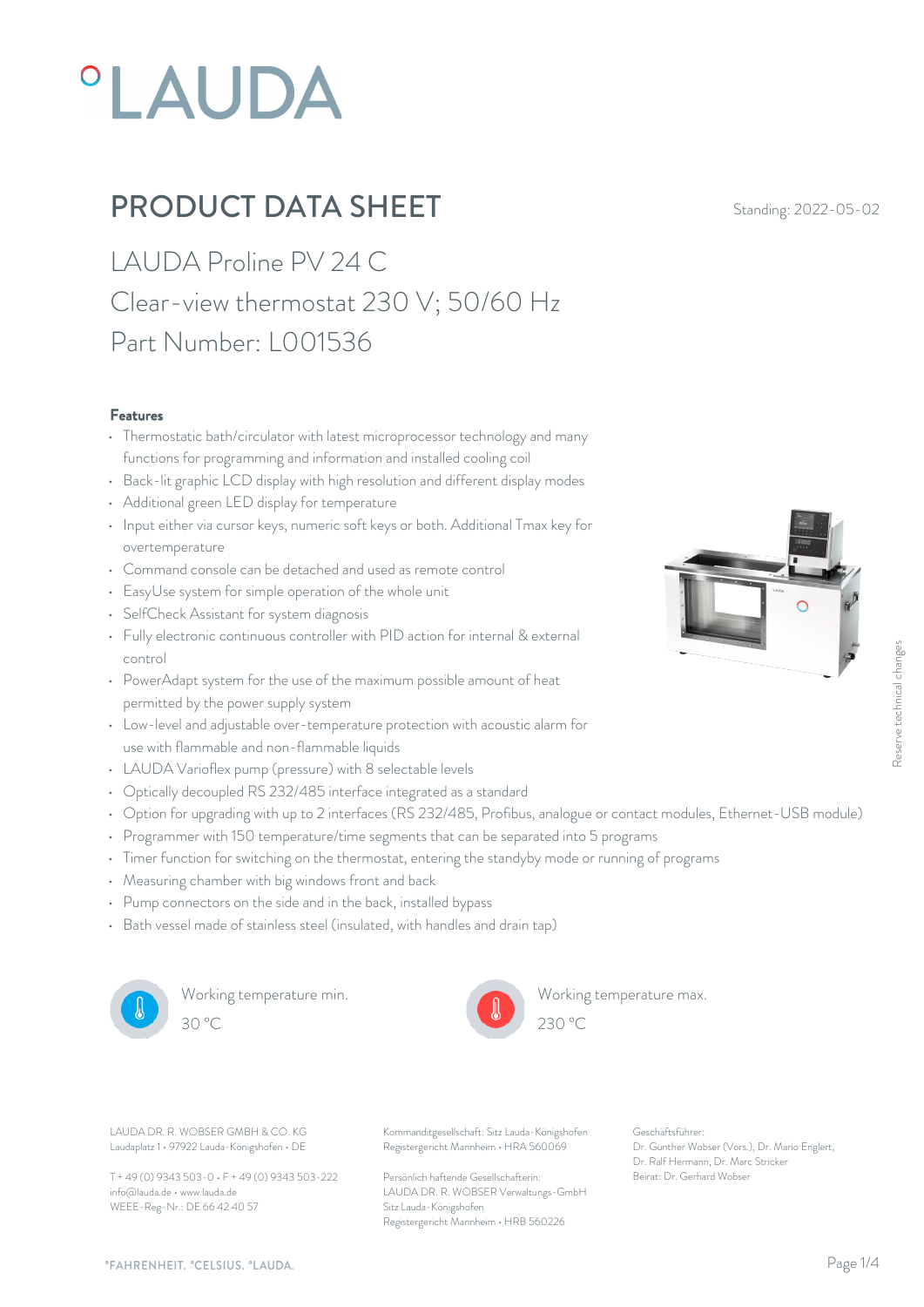## **°LAUDA**

## **PRODUCT DATA SHEET** Standing: 2022-05-02

LAUDA Proline PV 24 C Clear-view thermostat 230 V; 50/60 Hz Part Number: L001536

#### Technical Features (according to DIN 12876)

| Working temperature range                                                                                                               |                                                                                        | 30  230 °C<br>20  230 °C<br>0230 °C<br>540 °C                                                             |                           |  |
|-----------------------------------------------------------------------------------------------------------------------------------------|----------------------------------------------------------------------------------------|-----------------------------------------------------------------------------------------------------------|---------------------------|--|
| Working temperature range with external cooling                                                                                         |                                                                                        |                                                                                                           |                           |  |
| Operating temperature range                                                                                                             |                                                                                        |                                                                                                           |                           |  |
| Ambient temperature range                                                                                                               |                                                                                        |                                                                                                           |                           |  |
| Temperature stability                                                                                                                   | $0.01 \pm K$                                                                           |                                                                                                           |                           |  |
| Heater power max.                                                                                                                       | 3.6 kW                                                                                 |                                                                                                           |                           |  |
| Current max.                                                                                                                            | 16 A                                                                                   |                                                                                                           |                           |  |
| Power consumption max.                                                                                                                  | 3.7 kW                                                                                 |                                                                                                           |                           |  |
| Pump Pressure max.                                                                                                                      | 0.8 bar                                                                                |                                                                                                           |                           |  |
| Pump flow rate pressure max.                                                                                                            | 25 L/min                                                                               |                                                                                                           |                           |  |
| Bath volume min. / max.                                                                                                                 | 19.0 / 24.0 L                                                                          |                                                                                                           |                           |  |
| Size of bath $(W \times D \times H)$                                                                                                    |                                                                                        | 405 x 135 x 320 mm<br>740 x 282 x 646 mm<br>39 kg<br>230 V; 50/60 Hz                                      |                           |  |
| Overall dimensions (WxDxH)                                                                                                              |                                                                                        |                                                                                                           | Reserve technical changes |  |
| Weight                                                                                                                                  |                                                                                        |                                                                                                           |                           |  |
| Power supply                                                                                                                            |                                                                                        |                                                                                                           |                           |  |
| Power plug                                                                                                                              |                                                                                        | Power cord with angled plug (CEE7/7)                                                                      |                           |  |
| <b>Standard accessories</b><br>• 4 screw caps, 4 closing plugs<br>• 2 nipples 13 mm for pump connectors<br>• 2 nipples for cooling coil |                                                                                        |                                                                                                           |                           |  |
|                                                                                                                                         |                                                                                        |                                                                                                           |                           |  |
| LAUDA DR. R. WOBSER GMBH & CO. KG<br>Laudaplatz 1 · 97922 Lauda-Königshofen · DE                                                        | Kommanditgesellschaft: Sitz Lauda-Königshofen<br>Registergericht Mannheim · HRA 560069 | Geschäftsführer:<br>Dr. Gunther Wobser (Vors.), Dr. Mario Englert,<br>Dr. Ralf Hermann, Dr. Marc Stricker |                           |  |
| T + 49 (0) 9343 503-0 · F + 49 (0) 9343 503-222                                                                                         | Persönlich haftende Gesellschafterin:                                                  | Beirat: Dr. Gerhard Wobser                                                                                |                           |  |

#### Standard accessories

- 4 screw caps, 4 closing plugs
- 2 nipples 13 mm for pump connectors
- 2 nipples for cooling coil

T + 49 (0) 9343 503-0 • F + 49 (0) 9343 503-222 info@lauda.de • www.lauda.de WEEE-Reg-Nr.: DE 66 42 40 57

> Persönlich haftende Gesellschafterin: Beirat: Dr. Gerhard Wobse LAUDA DR. R. WOBSER Verwaltungs-GmbH Sitz Lauda-Königshofen Registergericht Mannheim • HRB 560226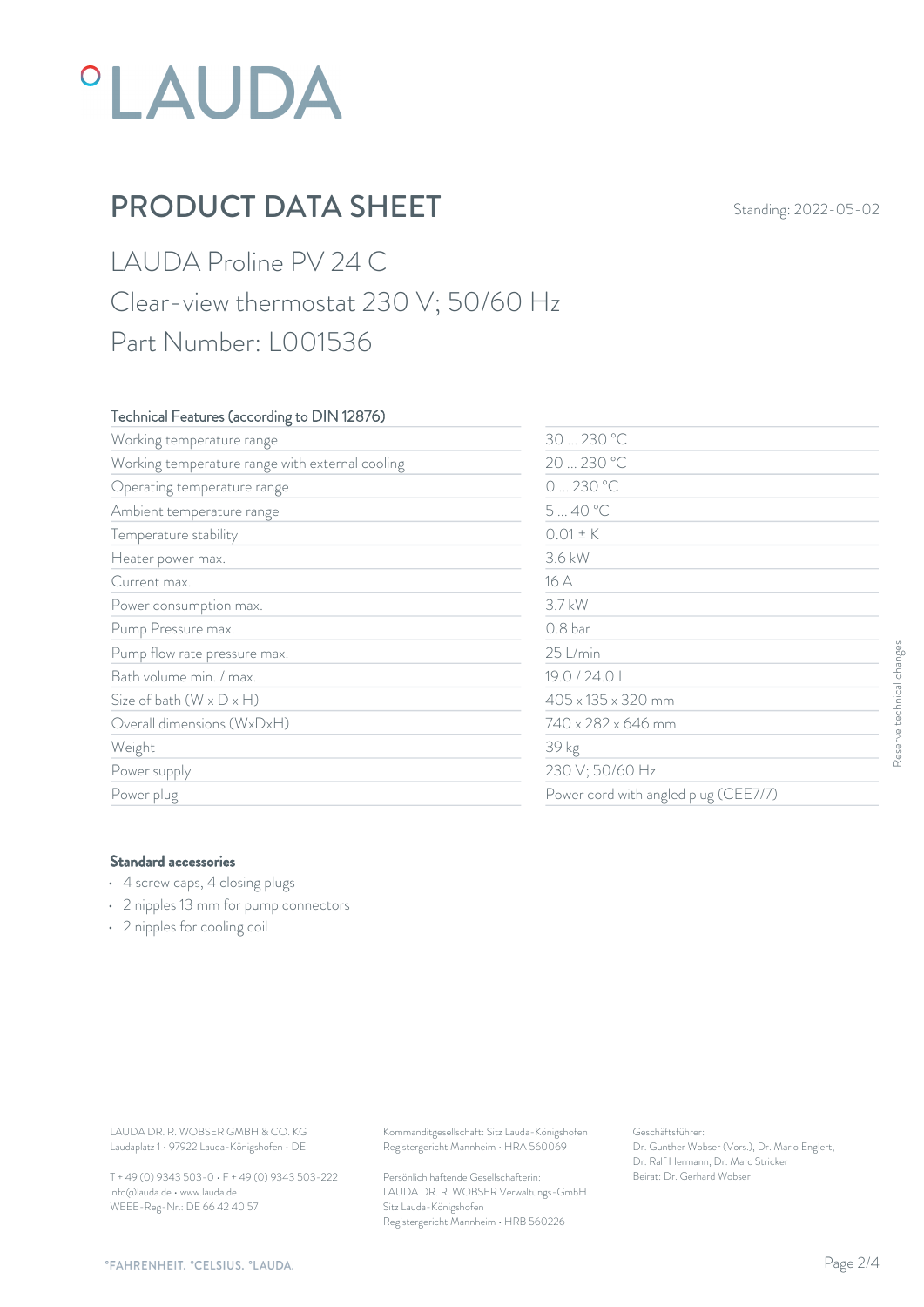

## **PRODUCT DATA SHEET** Standing: 2022-05-02

LAUDA Proline PV 24 C Clear-view thermostat 230 V; 50/60 Hz

Part Number: L001536



Laudaplatz 1 • 97922 Lauda-Königshofen • DE

T + 49 (0) 9343 503-0 • F + 49 (0) 9343 503-222 info@lauda.de • www.lauda.de WEEE-Reg-Nr.: DE 66 42 40 57

LAUDA DR. R. WOBSER GMBH & CO. KG Kommanditgesellschaft: Sitz Lauda-Königshofen Geschäftsführer: Registergericht Mannheim • HRA 560069

> Persönlich haftende Gesellschafterin: Beirat: Dr. Gerhard Wobse LAUDA DR. R. WOBSER Verwaltungs-GmbH Sitz Lauda-Königshofen Registergericht Mannheim • HRB 560226

Geschäftsführer: Dr. Gunther Wobser (Vors.), Dr. Mario Englert, Dr. Ralf Hermann, Dr. Marc Stricker